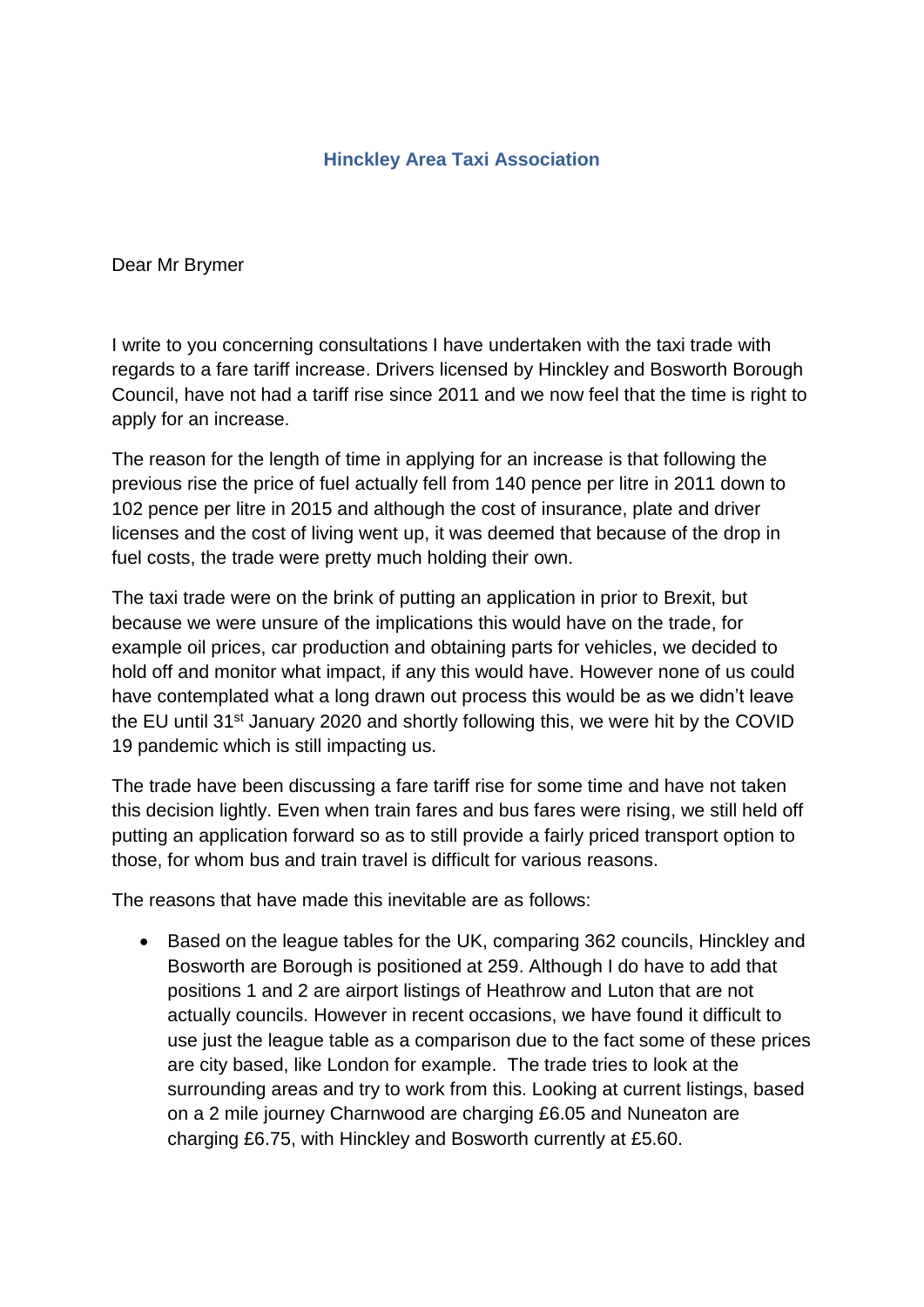- The pandemic has also affected the trade badly. Whilst some of the trade was able to claim furlough payments and government schemes, a lot however, fell through the net. Some hadn't been in the trade long enough to produce accounts and some who are of pensionable age, did not qualify but were still expected to use their pensions to cover business costs. The taxi trade invites drivers of any age but currently it has a high level of drivers averaging between 55 and 75 years of age working within the industry. We are aware that this system didn't just affect our trade but we were among a long list of industries that this has affected. Due to the lack of financial help during the pandemic, sadly a lot of drivers have left the industry to go into other career options, such as retail or delivery drivers. Consequently because the trade lost drivers, some vehicles have been taken off, this inevitably has an impact on company revenue. However I would like to acknowledge that the Hinckley and Bosworth licensing team have been super supportive, by giving drivers who were struggling financially a longer period to pay for their licence.
- Further full lockdowns also impacted the trade, the entertainment industry brings approximately 40% of income to the taxi industry, along with retail day economy bringing another 40%, with both those factors being affected during lockdown, and this had a major impact on revenue.
- We have also noticed a sharp rise in public liability insurance, fuel costs and costings for parts and tyres, which after the pandemic have been harder to source due to delays in production.

The trade are eager to move on and improve by trying to attract younger people into the workforce to provide the professional service we have always strived to give the people of Hinckley and Bosworth. To enable us to do this, we need to get revenue flowing back into the industry so that we have incentives to offer new drivers wishing to work within the profession, like up to date vehicles and booking systems that make operations more reliable and customer friendly, we would also like to rise up from depths of the pandemic by allowing firms that have traded in this area for years to continue. This will be impossible if it's not financially viable.

To aid the Council with its decision I have included two tables on the following pages showing the existing tariff rates and the proposed tariff rates.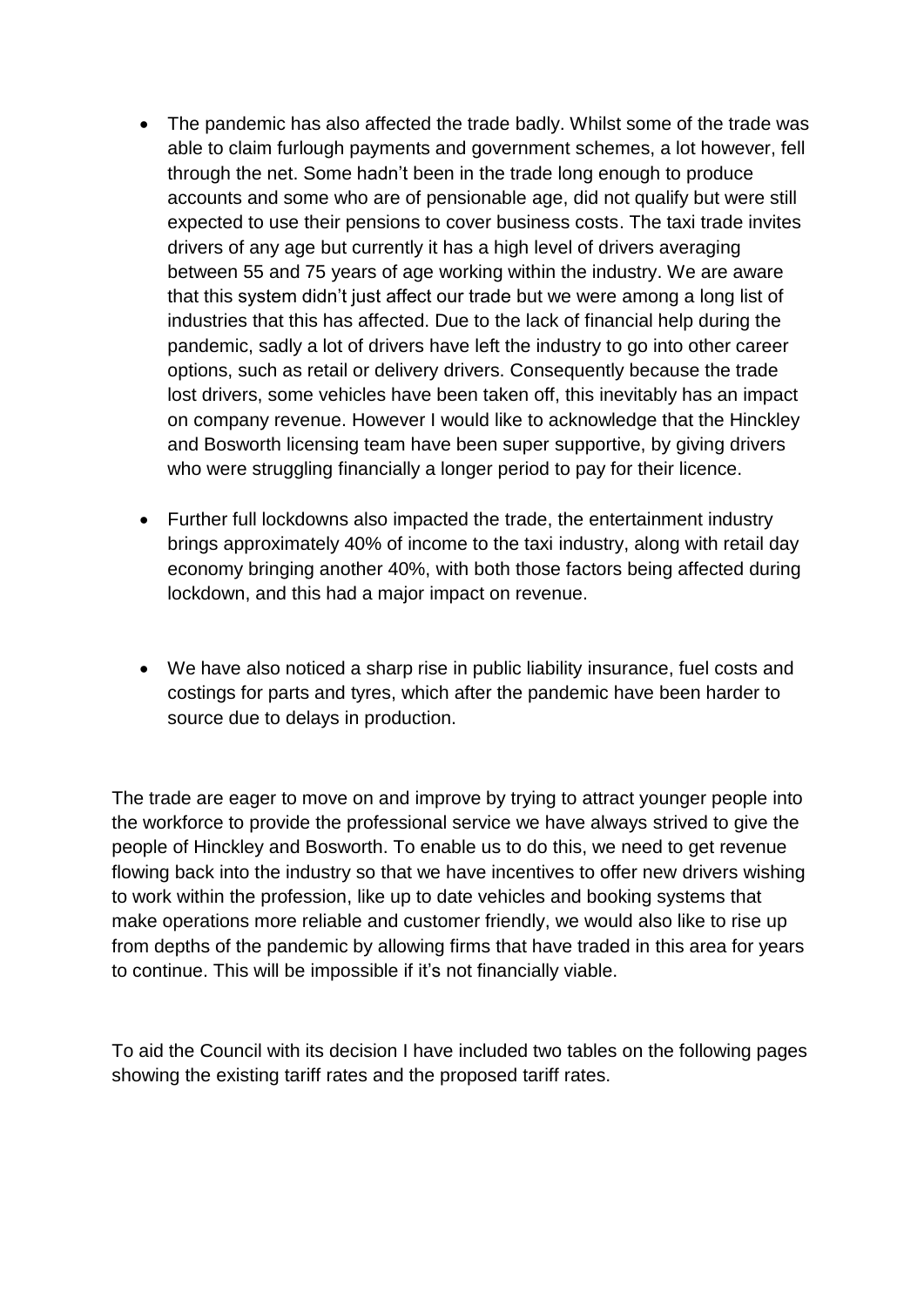## **Table 1 existing rates**

### **Tariff 1 (normal time) For Journeys between 06:00 and 22:30**

For first 880 yards or part thereof £2.60

For every 176 yards or part thereof 20p

### **Calculation in mileage**

- 1 mile £3.60
- 2 miles £5.60
- 3 miles £7.60
- 4 miles £9.60
- 5 miles £11.60

### **Tariff 2 - For Journeys between 22:30 and 06:00 (time and a half)**

For the first 880 yards or part thereof £3.90

For every 176 yards or part thereof 30p

### **Calculation in miles**

- 1 mile £5.40
- 2 miles £8.40
- 3 miles £11.40
- 4 miles £14.40
- 5 miles £17.40

### **Tariff 3 (double time) Christmas Day, Boxing Day, New Year's Day**

For the first 880 yards or part thereof £5.20

For every 176 yards or part thereof 40p

### **Calculation in miles**

- 1 mile £7.20
- 2 miles £11.20
- 3 miles £15.20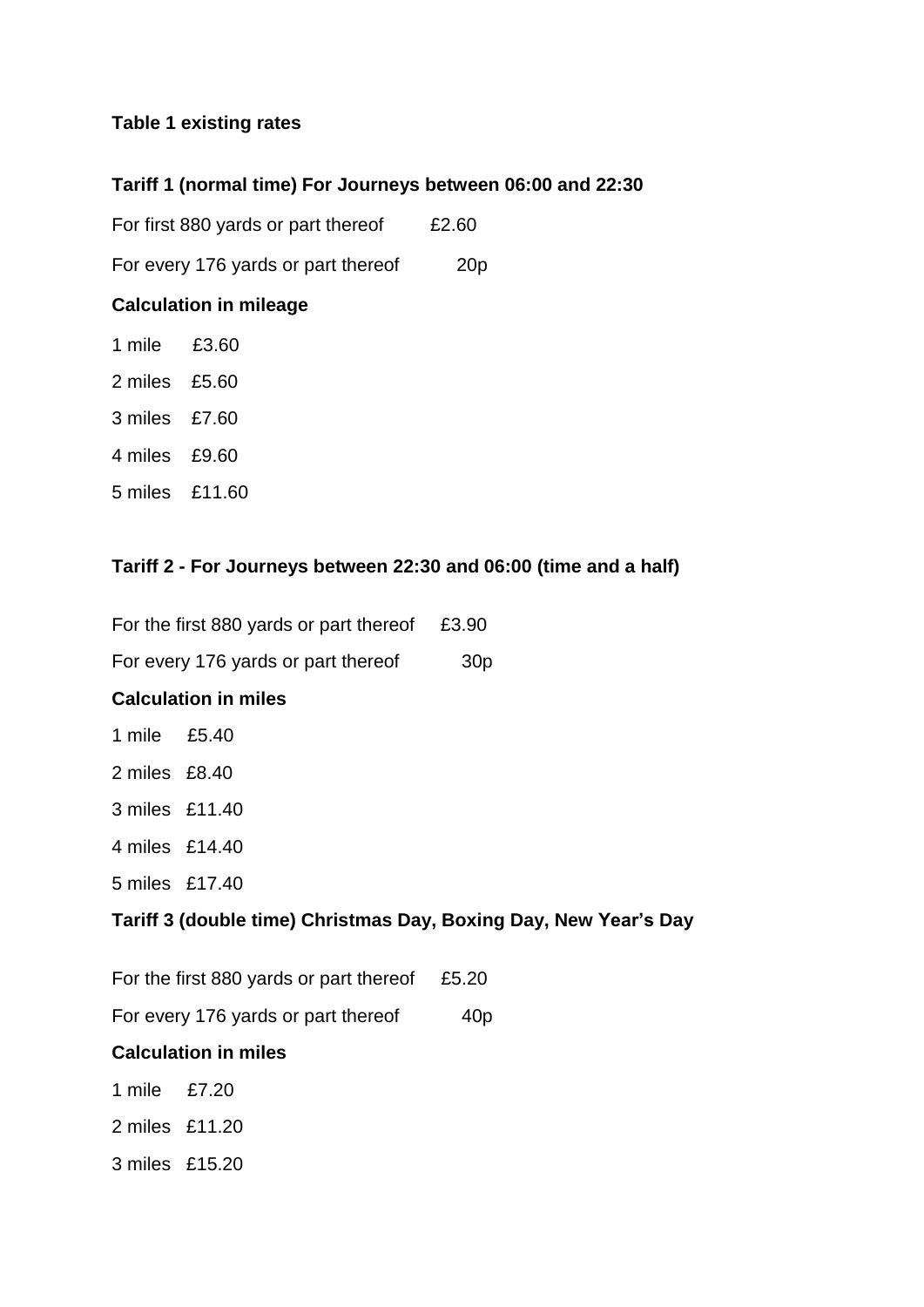4 miles £19.20 5 miles £23.20

#### **Waiting Time**

For each 1 minute of waiting time or uncompleted part thereof: 20p

### **Extra Charges**

For each adult person in excess of one. 20p

For each suitcase or pushchair over one. 20p

Where a hirer arranges by telephone, email or otherwise with driver prior to the commencement of the hiring to commence from a place other than a hackney carriage stand. 20p

### **Table 2 Proposed rates**

### **Tariff 1 (normal time) For Journeys between 06:00 and 22:30**

For the first 880 yards or part thereof £2.80 For every 176 yards or part thereof 24p Calculation in miles 1 mile £4.00 2 mile £6.40 3 mile £8.80 4 mile £11.20 5 mile £13.60

### **Tariff 2 - For Journeys between 22:30 and 06:00 (time and a half)**

For the first 880 yards or part thereof £4.20 For every 176 yards or part thereof 36p Calculation in miles 1 mile £6.00 2 mile £9.60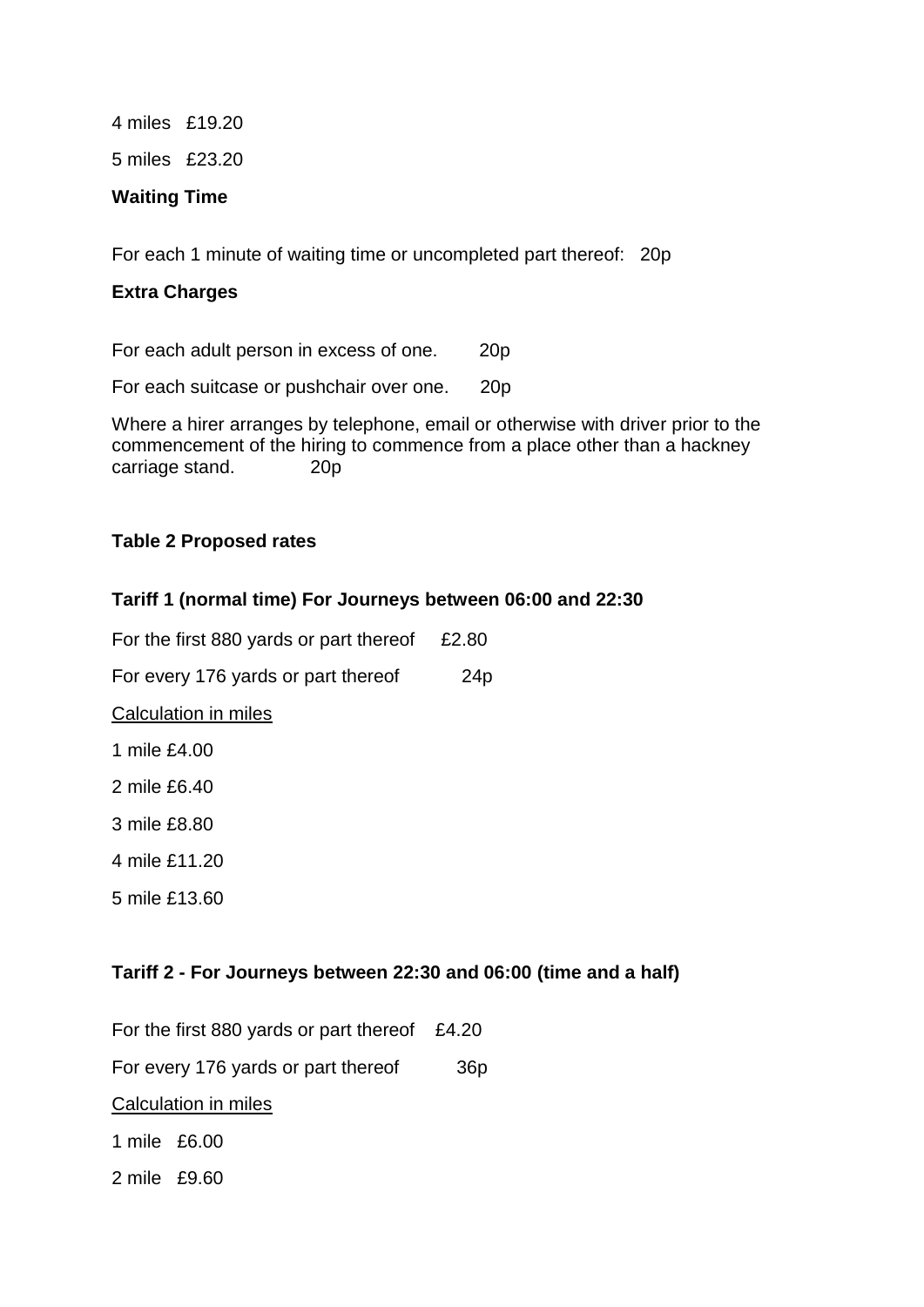3 mile £13.20 4 mile £16.80 5 mile £20.40

### **Tariff 3 (double time) Christmas Day, Boxing Day, New Year's Day**

For the first 880 yards or part thereof £5.60 For every 176 yards or part thereof 48p

### **Calculation in miles**

- 1 mile £8.00
- 2 miles £12.80
- 3 miles £17.60
- 4 miles £22.40
- 5 miles £27.20

### **Waiting Time**

For each 1 minute of waiting time or uncompleted part thereof: 24p

#### **Extra Charges**

For each adult person in excess of one. 25p

For each suitcase or pushchair over one. 25p

Where a hirer arranges by telephone, email or otherwise with driver prior to the commencement of the hiring to commence from a place other than a hackney carriage stand. 25p

If the council decide to accept the proposal, the trade respectfully asks that the extra charges and waiting time are adjusted as above, with the soiling charge to remain the same at £50.

We look forward to hearing your decision in due course